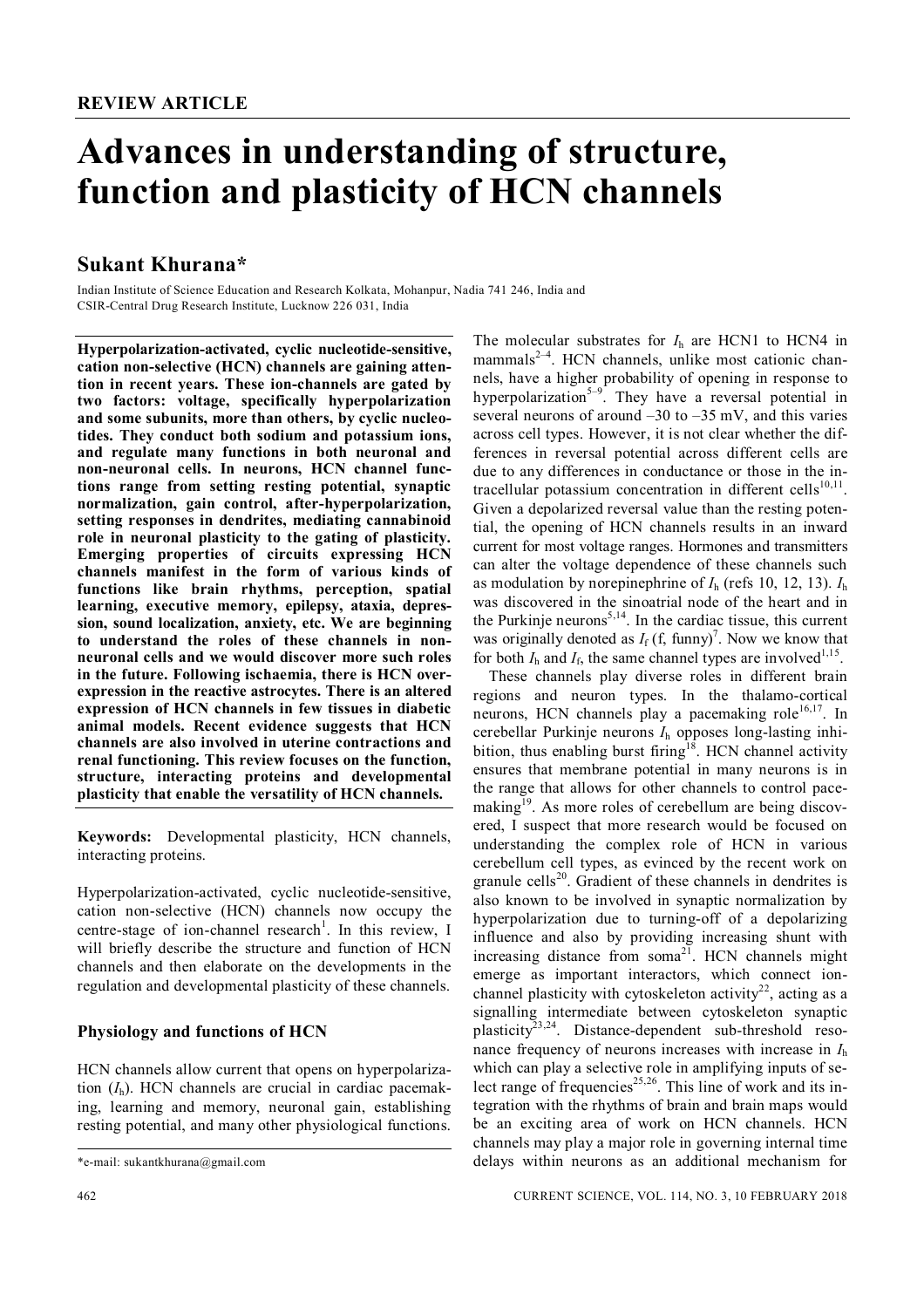synaptic integration<sup>25</sup>. In auditory processing where time delays play a central role in computation, this interaction of *I*h with low-voltage activated potassium current results in a constant output of brainstem auditory neurons $^{11}$ .

HCN subunits have been studied using *in situ* hybridization<sup>27-29</sup> and immuno-histochemistry annonaches and immuno-histochemistry approaches. Instead of subunit differences across brain regions, physiological differences in *I*<sup>h</sup> across the brain are due to associated proteins and signalling. That said, subunit specificity is important because of the underlying differences in the expression pattern of various subunits and likely association with different modulator proteins. HCN1 promotes the ability to learn new motor tasks, but it inhibits spatial learning and memory<sup>30</sup>. HCN2 plays an important role in the regulation of cellular excitability, motion control and synus node functioning because its knockout results in absence epilepsy, ataxia and sinus node dysfunction<sup>31</sup>. HCN4 is vital for cardiac development; its knockout fails to have sinoatrial node-like action potential in mice and such knockouts are embryonic lethal $31-33$ . HCN1 also regulates the size and stability of hippocampal place fields<sup>34</sup>. HCN1 knockdown results in enhancement of dorsal hippocampal activity, which manifests in states akin to anxiolytic- and antidepressantlike behaviours<sup>35</sup>, raising hopes of targeting HCN1 for treatment of depression in the future. Chronic unpredictable stress results in an increase in *I*<sup>h</sup> near soma in dorsal CA1 neurons, as measured by molecular and patch clamp approaches<sup>36</sup>. This is not the case for acute stress. Importance of HCN channels in depression studies is obvious from the elimination of an important protein involved in its localization, tetratricopeptide repeat-containing Rab8binteracting protein (TRIP8b). Knockout of TRIP8b in pyramidal neuron dendrites in mice, manifests, in addition to motor learning deficits, in enhanced resistance to multiple tasks of behavioural despair, a known measure of antidepressant efficacy<sup>37</sup>.

The single-channel conductance of HCN is very low (<1 pS), rendering single-channel recordings problematic with the current state-of-the-art in eletrophysiology<sup>9,38</sup>, and claims of such recordings have been controversial<sup>39</sup>. In our study for the same channel composition, kinetics changed with changes in intracellular signalling, indicating that like voltage of activation, kinetics can be easily modulated $40$ . The activation time courses of HCN channels vary across cell types<sup>41</sup>.

#### **Regulation of HCN channels**

HCN channels can be extensively modulated, making them play several roles in the brain. Membrane phosphoinositides, including phosophatidylinositol-4, 5-bisphosphate  $(PIP_2)^{16,40,42,44}$  and extracellular and intracellular chloride<sup>45</sup>, non-receptor tyrosine kinase c-Srcl<sup>46,47</sup> and  $p38-MAP$  kinase (P38MAPK)<sup>40,48</sup> are few of the several modulators of HCN channels.

CURRENT SCIENCE, VOL. 114, NO. 3, 10 FEBRUARY 2018 463

The MinK-related protein, MiRP1 is an established auxiliary subunit of the HERG delayed rectifier  $K^+$ channel<sup>49–51</sup>, which increases the current and activation of HCN2 (refs 52, 53), but it has no influence on the voltage-dependence of HCN2 activation. For HCN4, MiRP1 has a few similar as well as different effects compared to its influence on HCN2; it increases the current, slows down kinetics and hyperpolarizes the activation curve of this channel<sup>54</sup>.

HCN2 has been reported to interact with scaffold proteins Mint2 and  $S-SCAM<sup>55</sup>$ . Among all HCN subunits, only HCN2 selectively interacts with tamalin<sup>55</sup>. Filamin A can selectively interact with one subunit of HCN, i.e. HCN1 (ref. 22). Filamin causes clustering of channels and slows down the kinetics of HCN1 (ref. 22). In expression systems, HCN channels are also shown to interact with lipid rafts, caveoli and their responses have been tested as a result of cholesterol depletion<sup>8,56</sup>.

Trip8b has been studied for several HCN regulation activities<sup>57</sup>. Different splice variants of Trip8b can have opposite effects on HCN channel activity and are responsible for hastening of HCN2 and cyclic AMP insensitivity of HCN2 (refs 57–61). Trip8b interacts through C-terminal domain regions of HCN channels<sup>61,62</sup>, regulating channel trafficking<sup>61,63,64</sup> along with gating. Axonal trafficking of HCN1 in perforant path involves specific expression of Trip8b isoforms<sup>65</sup>. Hetero-multimerization can increase HCN physiological variety and is well known in invertebrate channels<sup>66</sup>. Biochemical regulation of HCN channels can also play a major role, for example, signalling related to HCN channels strongly influences the sub-millisecond time processing ability of sound localization neurons<sup>40</sup>.

#### **Developmental changes in** *I***<sup>h</sup>**

With development several changes take place in the HCN channels. In hippocampus there is a reported increase in cyclic AMP with development but decrease in subunits proportion, which are sensitive to  $it^{68}$ . This was further explored at RNA and protein levels to narrow down to HCN1 increase, HCN4 reduction and HCN2 stability $^{29}$ . In rat hippocampus, conductance of HCN channels triples with age in CA3 neurons and quintuples in the CA1 neurons, but if this is normalized for membrane area, it corresponds to maximum HCN channel density at PND5 (ref. 69). Different studies show different subunit changes. The differences across studies are further complicated by only marginally satisfactory antibody specificity. In the intra-cardiac neurons there is independent modulation of total conductance and biochemical modulation and also an interesting trend of decrease in conductance with age<sup>69</sup>, unlike most other neurons, which show an increase. In auditory brainstem sound localization neurons of medial superior olive, a 13-fold increase in maximal HCN conductance along with a  $>10$ -fold acceleration of kinetics,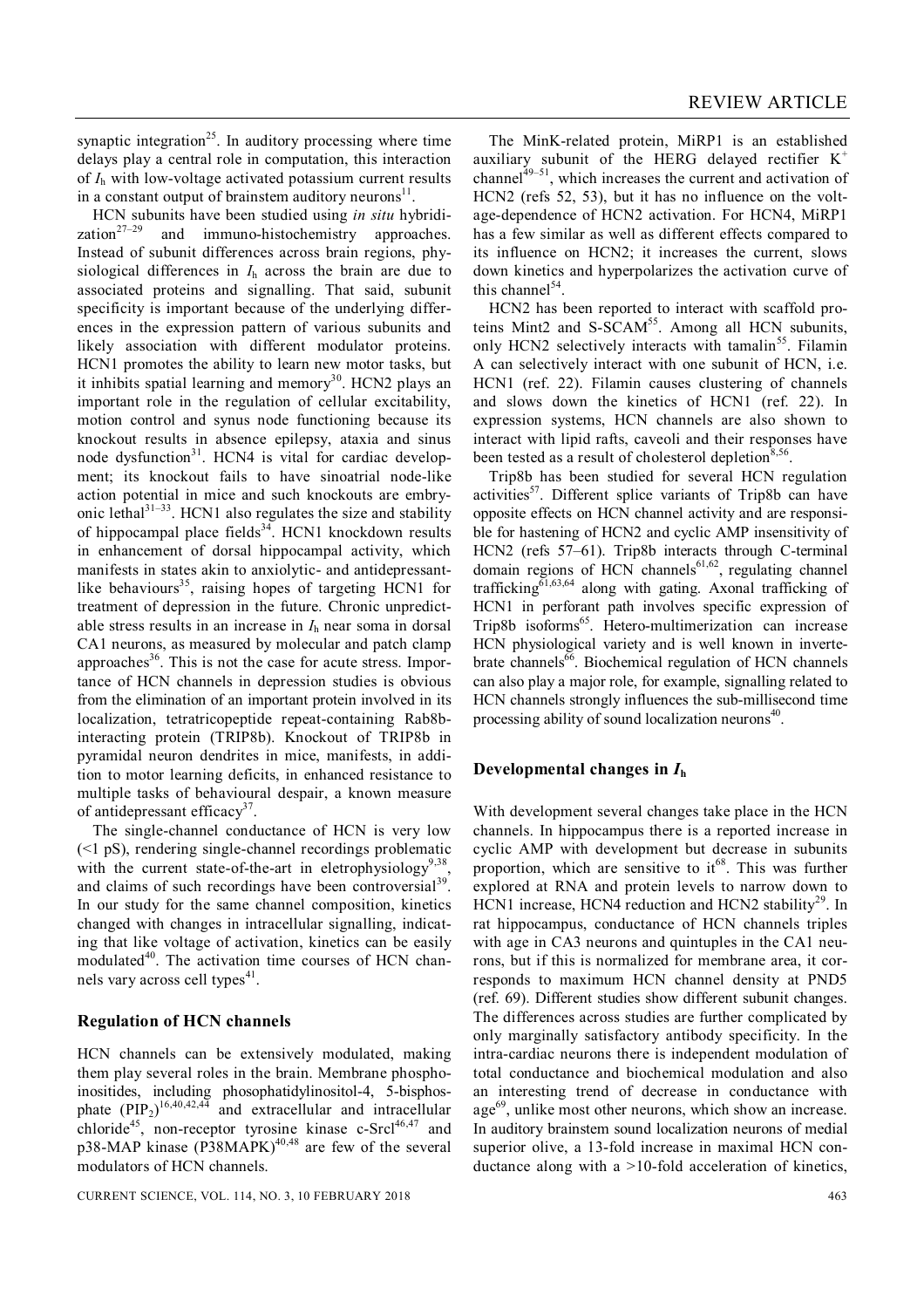and a 30 mV depolarizing shift in the voltage dependence of activation were observed. In this case, it is likely that the major change was intracellular signalling of PIP2,  $cAMP$  and P38 MAPkinase and no subunit transition<sup>40</sup>. This shows that there are many ways to modulate HCN channels. This study demonstrates that biological systems can accomplish a change in HCN channel function not just by subunit change, but simply by biochemical modulation. It is not a surprise, given the plasticity of HCN channels, that they are involved in many different roles in different neurons. It is the plasticity of HCN channels that makes them particularly attractive targets of research and drug discovery. It has been a quite journey for HCN channel research in the last few years, but I believe that the best is yet to come. In future studies, I hope that there will be a better synergy of computational, electrophysiological and molecular approaches, and of putting cellular functions in the context of network activity and how it shapes behaviour. With single-cell RNA sequence approaches<sup>70</sup> and metabolomics<sup>71</sup> information now becoming commonplace, better analysis of subunit composition and biochemical modulation and employment of novel methods to complement traditional pharmacology and immunohistochemistry for better understanding of mechanisms of channel modulation are possible.

#### **Recent studies and future directions**

It is no surprise that in the last few years, the role of HCN channels in several more diseases has been discovered. Also interestingly, novel modulators of HCN channels and roles in cellular functioning are being identified, making it an exciting research area.

HCN channels are involved in neuropathic pain<sup>72</sup>. HCN2 channels are fast emerging as important in pain signalling and several new modulators of their signalling are being identified, which should one day provide a target for pain-related drug discovery<sup>73</sup>. Increased HCN channel activity in the ventral posterolateral nucleus is responsible for neuropathic and inflammatory pain conditions<sup>74</sup>. The cellular mechanism of neuropeptide S (NPS), an endogenous anxiolytic is not clear, but recent experiments show that it inhibits HCN1 in the amygdala of rat through activation of NPS receptor (NPSR); this effect is through ERK1/2 phosphorylation in a subset of pyramidal-like neurons located in the medial amygdala<sup>75</sup>. In addition, HCN1 and HCN2 are involved in neuropathic pain in peripheral neurons<sup>76</sup> in rodent models, suggesting HCN as a promising channel type for chronic pain research. Given that chronic pain has evaded serious medication, identification of the role of HCN channels provides a promising avenue for drug-discovery.

The role of HCN channels in synaptic transmission is just coming to the fore. Presynaptic HCN channels can both inhibit and enhance synaptic transmission based on a milieu of other ion channels present in the terminal. In calyx of Held, giant auditory brainstem synapse, HCN channels have been found to regulate presynaptic vesicular trafficking by regulating the amount of sodium ion<sup>77</sup>. HCN1 is expressed in some presynaptic terminal within the mature entorhinal (EC) cortex controls both spontaneous as well as synchronous evoked release<sup>78</sup>. In larvae of *Drosophila melanogaster* motor terminals, HCN channels regulate neurotransmitter release by serotonin<sup>79</sup>. Genetic disruption of the sole HCN gene reduces the amplitude of the evoked response at the neuromuscular junction (NMJ) of third instar larvae by decreasing the number of released vesicles and partial loss-of-function mutant adult flies have impaired locomotion, suggesting that the HCN channel may contribute to coordinated movement<sup>79</sup>.

While the role of HCN channels in learning and memory has been well established<sup>30</sup>, until recently, it was not clear that it can play a role in some kind of autism as well $^{80}$ . Recently, the role of HCN channels in depression is also coming to the fore $36,81$ .

Reduction of HCN channels in thalamus and cortex (through TRIP8b knockout) results in a model of absence epilepsy $82$  and recent work has shown these channels to be a good drugable targets for epilepsy treatment<sup>31,83,84</sup>.

Auditory roles of these channels are also becoming clearer with new information, with the latest study showing their crucial role in tinnitus too $85$ . Interestingly, more modulators of HCN continue to be found<sup>86-88</sup>.

Very few studies are available on the role of HCN channels in addiction $89,90$  but given the role of these channels and addictive agents in the regulation of neuronal excitability, HCN channels as targets of addiction research seem to be under-explored. HCN channels in nucleus accumbens modulate methamphetamine self-administration in rats<sup>89</sup>. Cocaine sensitization increases HCN2 expression in structures of the mesocorticolimbic system $90$ .

HCN channels have been known to be involved in diseases of non-neuronal cells, noticeably cardiac cells, but now even other non-neuronal cells are being found in HCN pathogenesis. HCN channels could provide interesting medicine target in diabetes too. Streptozotocin (STZ) induced diabetic rats have a lower intrinsic heart rate, an inferior leading pacemaker site, reduced sinoatrial node (SAN) conduction velocity and diastolic depolarization slope, and a longer action potential duration than in the control. The transcripts and proteins of HCN2 and HCN4 in diabetic SAN are reduced, suggesting possible involvement of HCN channels in diabetes-related cardiac problems<sup>91</sup>. In diabetes, bladder Cajal-like interstitial cells are impaired and recently, HCN channels expression associated with caveolae and caveolin was found to be decreased too, suggesting this as one of the molecular mechanisms underlying diabetic bladder problems<sup>92</sup>. Pregnant uterine contractility has also been reported to be modulated by HCN channels $93$  and I hope that these channels offer a drugable target for preterm labour.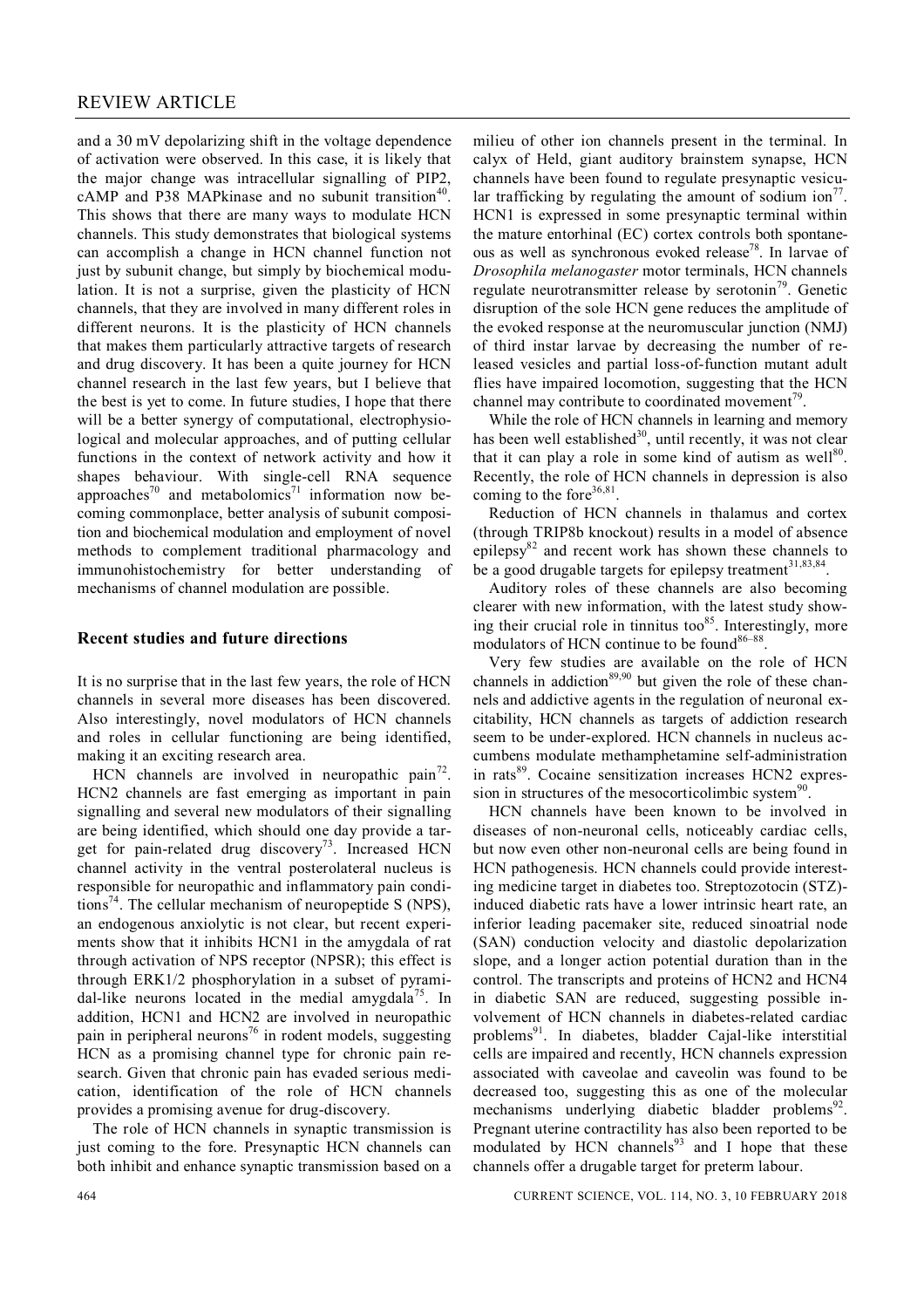To summarize, HCN channels are proving to be involved in a wide variety of functions and a rich target for drug discovery. A richer crosstalk between different research areas and integration of computation and experimentation are needed to promote a fuller understanding of these fascinating channels.

- 1. Santoro, B. and Tibbs, G. R., The HCN gene family: molecular basis of the hyperpolarization-activated pacemaker channels. *Ann. NY Acad. Sci*., 1999, **868**, 741–764.
- Santoro, B., Grant, S. G., Bartsch, D. and Kandel, E. R., Interactive cloning with the SH3 domain of N-src identifies a new brain specific ion channel protein, with homology to eag and cyclic nucleotide-gated channels. *Proc. Natl. Acad. Sci. USA*, 1997, **94**, 14815–14820.
- 3. Ludwig, A., Zong, X., Jeglitsch, M., Hofmann, F. and Biel, M., A family of hyperpolarization-activated mammalian cation channels. *Nature*, 1998, **393**, 587–591.
- 4. Santoro, B. *et al.*, Identification of a gene encoding a hyperpolarization-activated pacemaker channel of brain. *Cell*, 1998, **93**, 717– 729.
- 5. DiFrancesco, D., A new interpretation of the pace-maker current in calf Purkinje fibres. *J. Physiol*., 1981, **314**, 359–376.
- 6. DiFrancesco, D., Characterization of the pace-maker current kinetics in calf Purkinje fibres. *J. Physiol.*, 1984, **348**, 341–367.
- 7. Barbuti, A. and DiFrancesco, D., Control of cardiac rate by 'funny' channels in health and disease. *Ann. NY Acad. Sci.*, 2008, **1123**, 213–223.
- 8. Barbuti, A., Baruscotti, M. and DiFrancesco, D., The pacemaker current: from basics to the clinics. *J. Cardiovasc. Electrophysiol.*, 2007, **18**, 342–347.
- 9. DiFrancesco, D., Characterization of single pacemaker channels in cardiac sinoatrial node cells. *Nature*, 1986, **324**, 470–473.
- 10. Maccaferri, G. and McBain, C. J., The hyperpolarization-activated current (*I*h) and its contribution to pacemaker activity in rat CA1 hippocampal stratum oriens-alveus interneurones. *J. Physiol.*, 1996, **497**(1), 119–130.
- 11. Khurana, S., Remme, M. W. H., Rinzel, J. and Golding, N. L., Dynamic interaction of Ih and IK-LVA during trains of synaptic potentials in principal neurons of the medial superior olive. *J. Neurosci*., 2011, **31**, 8936–8947.
- 12. Cao, D.-N., Song, R., Zhang, S.-Z., Wu, N. and Li, J., Nucleus accumbens hyperpolarization-activated cyclic nucleotide-gated channels modulate methamphetamine self-administration in rats. *Psychopharmacology* (*Berl*), 2016, **233**, 3017–3029.
- 13. DiFrancesco, D. and Mangoni, M., Modulation of single hyperpolarization-activated channels  $(i(f))$  by cAMP in the rabbit sinoatrial node. *J. Physiol*., 1994, **474**, 473–482.
- 14. Hagiwara, N. and Irisawa, H., Modulation by intracellular  $Ca^{2+}$  of the hyperpolarization-activated inward current in rabbit single sino-atrial node cells. *J. Physiol*., 1989, **409**, 121–141.
- 15. Pape, H. C., Queer current and pacemaker: the hyperpolarizationactivated cation current in neurons. *Annu. Rev. Physiol*., 1996, **58**, 299–327.
- 16. Munsch, T. and Pape, H. C., Modulation of the hyperpolarizationactivated cation current of rat thalamic relay neurones by intracellular pH. *J. Physiol*., 1999, **519**(Pt 2), 493–504.
- 17. Leist, M. *et al*., Two types of interneurons in the mouse lateral geniculate nucleus are characterized by different *h*-current density. *Sci. Rep.*, 2016, **6**, 24904.
- 18. Williams, S. R., Christensen, S. R., Stuart, G. J. and Häusser, M., Membrane potential bistability is controlled by the hyperpolarization-activated current I(H) in rat cerebellar Purkinje neurons *in vitro*. *J. Physiol.*, 2002, **539**, 469–483.

CURRENT SCIENCE, VOL. 114, NO. 3, 10 FEBRUARY 2018 465

- 19. Robinson, R. B. and Siegelbaum, S. A., Hyperpolarizationactivated cation currents: from molecules to physiological function. *Annu. Rev. Physiol.*, 2003, **65**, 453–480.
- 20. Zúñiga, R., González, D., Valenzuela, C., Brown, N. and Zúñiga, L., Expression and cellular localization of HCN channels in rat cerebellar granule neurons. *Biochem. Biophys. Res. Commun*., 2016, **478**, 1429–1435.
- 21. Magee, J. C., Dendritic hyperpolarization-activated currents modify the integrative properties of hippocampal CA1 pyramidal neurons. *J. Neurosci*., 1998, **18**, 7613–7624.
- 22. Gravante, B. *et al.*, Interaction of the pacemaker channel HCN1 with filamin A. *J. Biol. Chem*., 2004, **279**, 43847–43853.
- 23. Beaumont, V. and Zucker, R. S., Enhancement of synaptic transmission by cyclic AMP modulation of presynaptic Ih channels. *Nature Neurosci.*, 2000, **3**, 133–141.
- 24. Beaumont, V., Zhong, N., Froemke, R. C., Ball, R. W. and Zucker, R. S., Temporal synaptic tagging by  $I<sub>h</sub>$  activation and actin: involvement in long-term facilitation and cAMP-induced synaptic enhancement. *Neuron*, 2002, **33**, 601–613.
- 25. Narayanan, R. and Johnston, D., The *h* channel mediates location dependence and plasticity of intrinsic phase response in rat hippocampal neurons. *J. Neurosci*., 2008, **28**, 5846–5860.
- 26. Narayanan, R. and Johnston, D., Long-term potentiation in rat hippocampal neurons is accompanied by spatially widespread changes in intrinsic oscillatory dynamics and excitability. *Neuron*, 2007, **56**, 1061–1075.
- 27. Moosmang, S., Biel, M., Hofmann, F. and Ludwig, A., Differential distribution of four hyperpolarization-activated cation channels in mouse brain. *Biol. Chem*., 1999, **380**, 975–980.
- 28. Santoro, B. *et al.*, Molecular and functional heterogeneity of hyperpolarization-activated pacemaker channels in the mouse CNS. *J. Neurosci*., 2000, **20**, 5264–5275.
- 29. Brewster, A. L. *et al.*, Quantitative analysis and subcellular distribution of mRNA and protein expression of the hyperpolarizationactivated cyclic nucleotide-gated channels throughout development in rat hippocampus. *Cereb. Cortex*, 2007, **17**, 702–712.
- 30. Nolan, M. F. *et al.*, A behavioral role for dendritic integration: HCN1 channels constrain spatial memory and plasticity at inputs to distal dendrites of CA1 pyramidal neurons. *Cell*, 2004, **119**, 719–732.
- 31. Herrmann, S., Stieber, J. and Ludwig, A., Pathophysiology of HCN channels. *Pflügers Arch. – Eur. J. Physiol*., 2007, **454**, 517– 522.
- 32. Stieber, J. *et al*., The hyperpolarization-activated channel HCN4 is required for the generation of pacemaker action potentials in the embryonic heart. *Proc. Natl. Acad. Sci. USA*, 2003, **100**, 15235– 15240.
- 33. Zong, X., Stieber, J., Ludwig, A., Hofmann, F. and Biel, M., A single histidine residue determines the pH sensitivity of the pacemaker channel HCN2. *J. Biol. Chem*., 2001, **276**, 6313–6319.
- 34. Hussaini, S. A., Kempadoo, K. A., Thuault, S. J., Siegelbaum, S. A. and Kandel, E. R., Increased size and stability of CA1 and CA3 place fields in HCN1 knockout mice. *Neuron*, 2011, **72**, 643–653.
- 35. Kim, C. S., Chang, P. Y. and Johnston, D., Enhancement of dorsal hippocampal activity by knockdown of HCN1 channels leads to anxiolytic- and antidepressant-like behaviors. *Neuron*, 2012, **75**, 503–516.
- 36. Kim, C. S., Brager, D. H. and Johnston, D., Perisomatic changes in h-channels regulate depressive behaviors following chronic unpredictable stress. *Mol. Psychiatry*, 2017; doi:10.1038/ mp.2017.28.
- 37. Lewis, A. S. *et al.*, Deletion of the hyperpolarization-activated cyclic nucleotide-gated channel auxiliary subunit TRIP8b impairs hippocampal Ih localization and function and promotes antidepressant behavior in mice. *J. Neurosci.*, 2011, **31**, 7424–7440.
- 38. Kole, M. H. P., Hallermann, S. and Stuart, G. J., Single Ih channels in pyramidal neuron dendrites: properties, distribution, and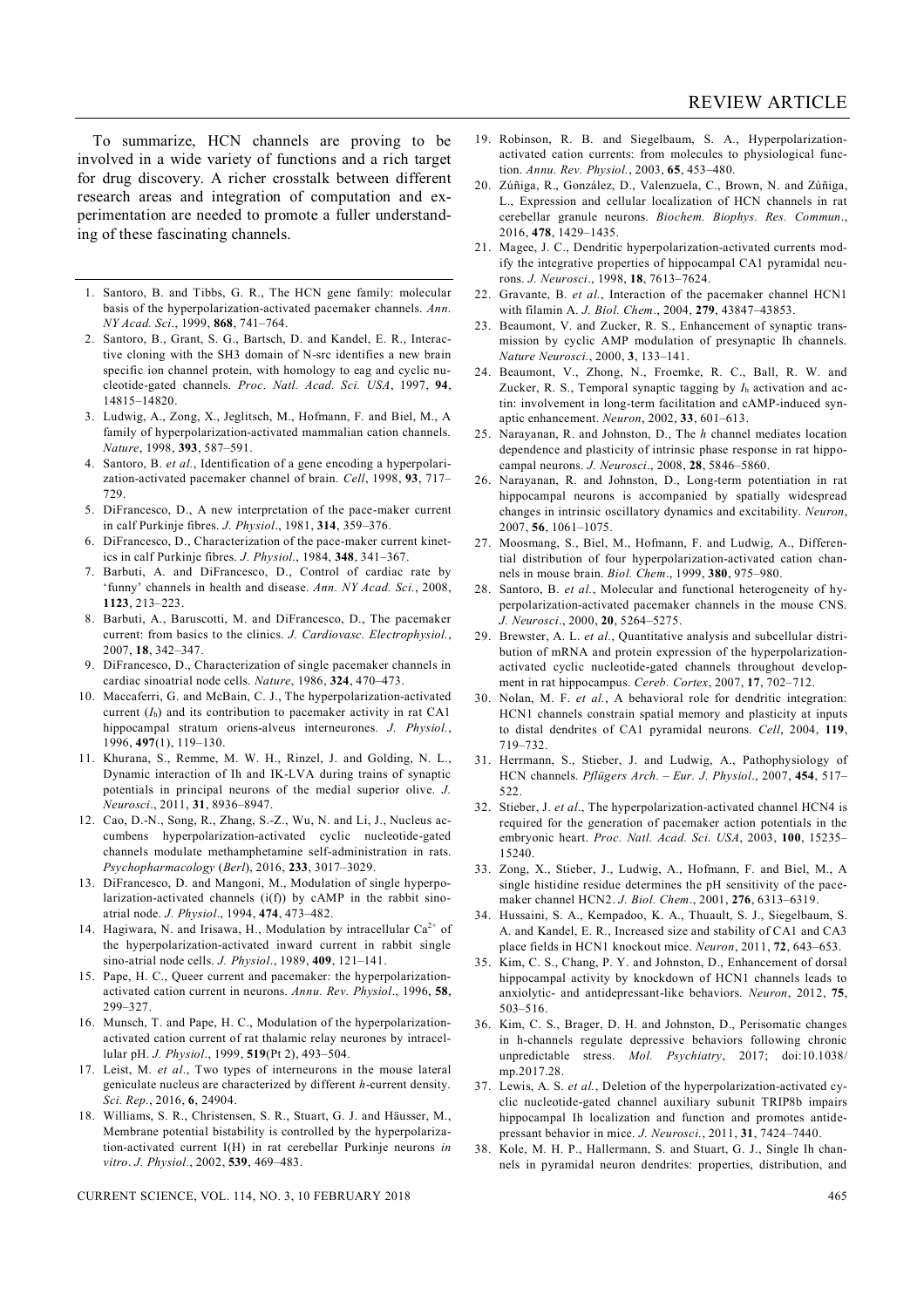impact on action potential output. *J. Neurosci*., 2006, **26**, 1677– 1687.

- 39. Simeone, T. A., Rho, J. M. and Baram, T. Z., Single channel properties of hyperpolarization-activated cation currents in acutely dissociated rat hippocampal neurones. *J. Physiol*., 2005, **568,** 371– 380.
- 40. Khurana, S. *et al.*, An essential role for modulation of hyperpolarization-activated current in the development of binaural temporal precision. *J. Neurosci*., 2012, **32**, 2814–2823.
- 41. Wahl-Schott, C. and Biel, M., HCN channels: structure, cellular regulation and physiological function. *Cell. Mol. Life Sci.*, 2009, **66**, 470–494.
- 42. Pian, P., Bucchi, A., Robinson, R. B. and Siegelbaum, S. A., Regulation of gating and rundown of HCN hyperpolarization-activated channels by exogenous and endogenous PIP2. *J. Gen. Physiol*., 2006, **128**, 593–604.
- 43. Zolles, G. *et al.*, Pacemaking by HCN channels requires interaction with phosphoinositides. *Neuron*, 2006, **52**, 1027–1036.
- 44. Stevens, D. R. *et al.*, Hyperpolarization-activated channels HCN1 and HCN4 mediate responses to sour stimuli. *Nature*, 2001, **413**, 631–635.
- 45. Wahl-Schott, C., Baumann, L., Zong, X. and Biel, M., An arginine residue in the pore region is a key determinant of chloride dependence in cardiac pacemaker channels. *J. Biol. Chem.*, 2005, **280**, 13694–13700.
- 46. Zong, X. *et al.*, A novel mechanism of modulation of hyperpolarization-activated cyclic nucleotide-gated channels by Src Kinase. *J. Biol. Chem*., 2005, **280**, 34224–34232.
- 47. Li, C.-H. *et al.*, Src tyrosine kinase alters gating of hyperpolarization-activated HCN4 pacemaker channel through Tyr531. *Am. J. Physiol. – Cell Physiol*., 2008, **294**, C355–C362.
- 48. Poolos, N. P., Bullis, J. B. and Roth, M. K., Modulation of hchannels in hippocampal pyramidal neurons by p38 mitogenactivated protein kinase. *J. Neurosci.*, 2006, **26**, 7995–8003.
- 49. Abbott, G. W. *et al.*, MiRP1 forms IKr potassium channels with HERG and is associated with cardiac arrhythmia. *Cell*, 1999, **97**, 175–187.
- 50. Tinel, N. *et al.* M-type KCNQ2-KCNQ3 potassium channels are modulated by the KCNE2 subunit. *FEBS Lett*., 2000, **480**, 137– 141.
- 51. Zhang, M., Jiang, M. and Tseng, G. N., MinK-related peptide 1 associates with Kv4.2 and modulates its gating function: potential role as beta subunit of cardiac transient outward channel? *Circ. Res*., 2001, **88**, 1012–1019.
- 52. Yu, H. *et al.* MinK-related peptide 1: a beta subunit for the HCN ion channel subunit family enhances expression and speeds activation. *Circ. Res*., 2001, **88**, E84–E847.
- 53. Qu, J. *et al.*, MiRP1 modulates HCN2 channel expression and gating in cardiac myocytes. *J. Biol. Chem*., 2004, **279**, 43497– 43502.
- 54. Decher, N., Bundis, F., Vajna, R. and Steinmeyer, K., KCNE2 modulates current amplitudes and activation kinetics of HCN4: influence of KCNE family members on HCN4 currents. *Pflugers Arch. – Eur. J. Physiol.*, 2003, **446**, 633–640.
- 55. Kimura, K., Kitano, J., Nakajima, Y. and Nakanishi, S., Hyperpolarization-activated, cyclic nucleotide-gated HCN2 cation channel forms a protein assembly with multiple neuronal scaffold proteins in distinct modes of protein-protein interaction. *Genes Cells*, 2004, **9**, 631–640.
- 56. Barbuti, A. *et al.*, Localization of pacemaker channels in lipid rafts regulates channel kinetics. *Circ. Res*., 2004, **94**, 1325–1331.
- 57. Santoro, B., Wainger, B. J. and Siegelbaum, S. A., Regulation of HCN channel surface expression by a novel C-terminal protein– protein interaction. *J. Neurosci*., 2004, **24**, 10750–10762.
- 58. Lewis, A. S. *et al.*, Alternatively spliced isoforms of TRIP8b differentially control h channel trafficking and function. *J. Neurosci.*, 2009, **29**, 6250–6265.
- 59. Santoro, B. *et al.*, TRIP8b splice variants form a family of auxiliary subunits that regulate gating and trafficking of HCN channels in the brain. *Neuron*, 2009, **62**, 802–813.
- 60. Zolles, G. *et al.*, Association with the auxiliary subunit PEX5R/ Trip8b controls responsiveness of HCN channels to cAMP and adrenergic stimulation. *Neuron*, 2009, **62**, 814–825.
- 61. Santoro, B. *et al.*, TRIP8b regulates HCN1 channel trafficking and gating through two distinct C-terminal interaction sites. *J. Neurosci.*, 2011, **31**, 4074–4086.
- 62. Bankston, J. R. *et al*., Structure and stoichiometry of an accessory subunit TRIP8b interaction with hyperpolarization-activated cyclic nucleotide-gated channels. *Proc. Natl. Acad. Sci. USA*, 2012, **109**, 7899–7904.
- 63. Han, Y. *et al.*, Trafficking and gating of hyperpolarizationactivated cyclic nucleotide-gated channels are regulated by interaction with tetratricopeptide repeat-containing Rab8b-interacting protein (TRIP8b) and cyclic AMP at distinct sites. *J. Biol. Chem*., 2011, **286**, 20823–20834.
- 64. Huang, Z. *et al.*, TRIP8b-independent trafficking and plasticity of adult cortical presynaptic HCN1 channels. *J. Neurosci*., 2012, **32**, 14835–14848.
- 65. Wilkars, W. *et al.*, Regulation of axonal HCN1 trafficking in perforant path involves expression of specific TRIP8b isoforms. *PLOS ONE*, 2012, **7**, e32181.
- 66. Gisselmann, G. *et al.*, Molecular and functional characterization of an I (h)-channel from lobster olfactory receptor neurons. *Eur. J. Neurosci*., 2005, **21**, 1635–1647.
- 67. Surges, R. *et al.*, Regulated expression of HCN channels and cAMP levels shape the properties of the h current in developing rat hippocampus. *Eur. J. Neurosci*., 2006, **24**, 94–104.
- 68. Vasilyev, D. V. and Barish, M. E., Postnatal development of the hyperpolarization-activated excitatory current Ih in mouse hippocampal pyramidal neurons. *J. Neurosci*., 2002, **22**, 8992– 9004.
- 69. Hogg, R. C., Harper, A. A. and Adams, D. J., Developmental changes in hyperpolarization-activated currents I(h) and I(K(IR)) in isolated rat intracardiac neurons. *J. Neurophysiol*., 2001, **86**, 312–320.
- 70. Westermann, A. J., Gorski, S. A. and Vogel, J., Dual RNAseq of pathogen and host. *Nature Rev. Microbiol*., 2012, **10**, 618– 630.
- 71. Ram, P. T., Mendelsohn, J. and Mills, G. B., Bioinformatics and systems biology. *Mol. Oncol*., 2012, **6**, 147–154.
- 72. Tibbs, G. R., Posson, D. J. and Goldstein, P. A., Voltage-gated ion channels in the PNS: novel therapies for neuropathic pain? *Trends Pharmacol. Sci*., 2016, **37**, 522–542.
- 73. Emery, E. C., Young, G. T. and McNaughton, P. A., HCN2 ion channels: an emerging role as the pacemakers of pain. *Trends Pharmacol. Sci*., 2012, **33**, 456–463.
- 74. Ding, W. *et al.*, Inhibition of HCN channel activity in the thalamus attenuates chronic pain in rats. *Neurosci. Lett.*, 2016, **631**, 97–103.
- 75. Zhang, S. *et al.*, Neuropeptide S modulates the amygdaloidal HCN activities (Ih) in rats: implication in chronic pain. *Neuropharmacology*, 2016, **105**, 420–433.
- 76. Liu, H., Zhou, J., Gu, L. and Zuo, Y., The change of HCN1/HCN2 mRNA expression in peripheral nerve after chronic constriction injury induced neuropathy followed by pulsed electromagnetic field therapy. *Oncotarget*, 2016, **8**, 1110–1116.
- 77. Huang, H. and Trussell, L. O., Presynaptic HCN channels regulate vesicular glutamate transport. *Neuron*, 2014, **84**, 340–346.
- 78. Huang, Z., Li, G., Aguado, C., Lujan, R. and Shah, M. M., HCN1 channels reduce the rate of exocytosis from a subset of cortical synaptic terminals. *Sci. Rep*., 2017, **7**, 40257.
- 79. Hegle, A. P. *et al.*, The Ih channel gene promotes synaptic transmission and coordinated movement in *Drosophila melanogaster*. *Front. Mol. Neurosci*., 2017, **10**, 41.

466 CURRENT SCIENCE, VOL. 114, NO. 3, 10 FEBRUARY 2018